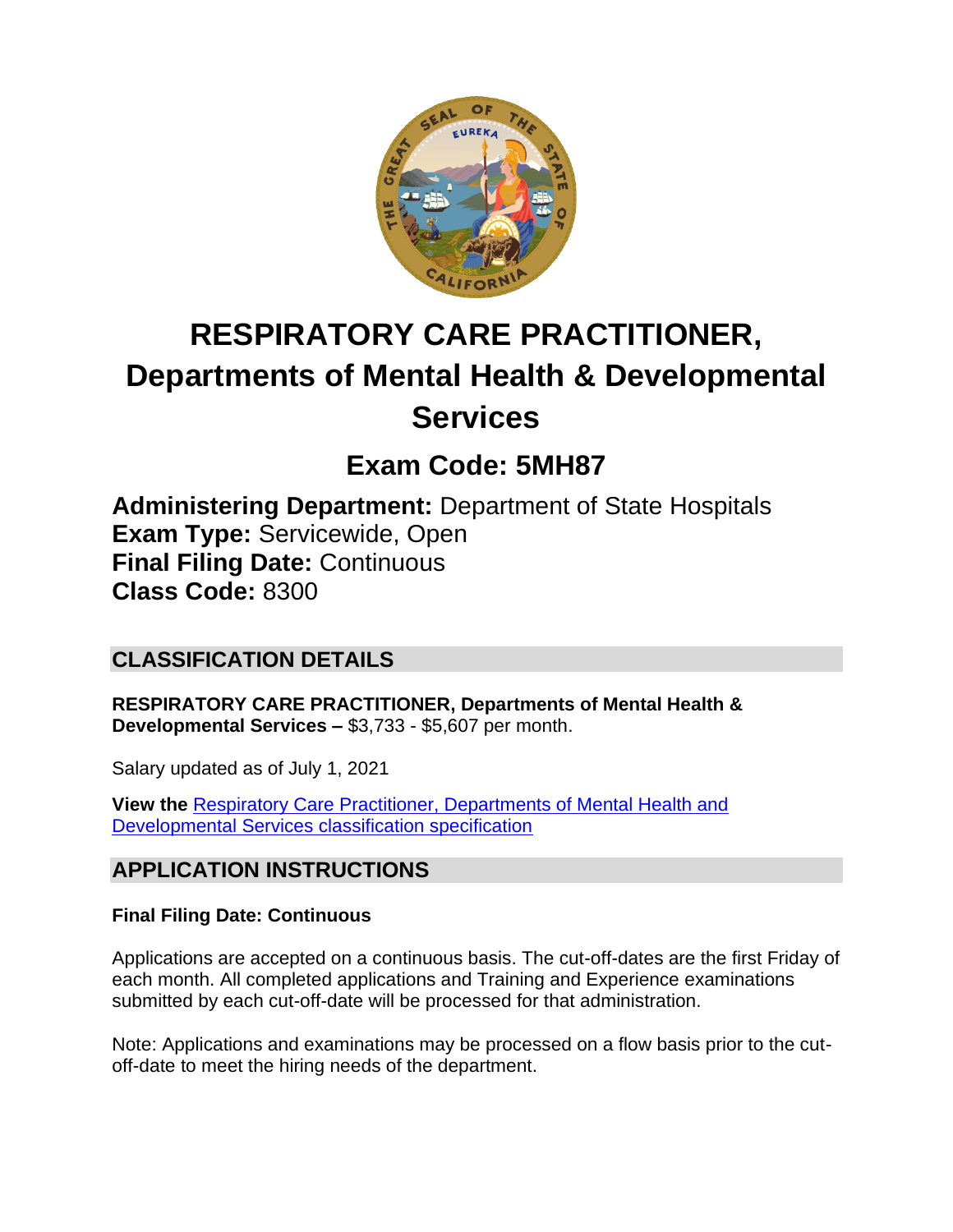Dates printed on envelopes by mobile barcodes or equivalent mobile print technology are not acceptable proof of the date the application and any other required documents or materials were filed.

#### **Who Should Apply**:

Applicants who meet the Minimum Qualifications as stated on this bulletin may apply for and take this examination. Once you have taken this examination, you may not retake it for **six (6)** months.

Unless otherwise stated on this bulletin, you must meet the Minimum Qualifications by the Final Filing Date or cut-off-date stated above.

#### **How to Apply**:

- **Step 1.** Applicants are required to submit an [Examination Application \(STD 678\),](https://jobs.ca.gov/pdf/std678.pdf) found at [www.calcareers.ca.gov,](http://www.calcareers.ca.gov/) either by mail, in person, or via email to the address listed below.
- **Step 2.** Once your application has been submitted, you must complete the **Training and Experience (T&E)** following the instructions below under, **Taking the Examination.**

**Applicants must complete Steps 1 and 2 by each cut-off date. Failure to do so will result in a delay in the examination process.**

**The preferred method to apply is by emailing your STD 678 to:**

**[RespiratoryCarePractitionerDMHandDDS@dsh.ca.gov](mailto:RespiratoryCarePractitionerDMHandDDS@dsh.ca.gov)**

#### **Electronic signatures are acceptable.**

Indicate the Classification on your Examination Application (STD 678).

You may apply by mail or in person to: Department of State Hospitals – Sacramento Attn: Selection Services Unit, MS-14 1215 O Street Sacramento, CA 95814

In person hours: Monday through Friday, 8am to 5pm (excluding State holidays)

#### **Special Testing Arrangements:**

If you require assistance or alternative testing arrangements due to a disability, please contact the testing department listed in the Contact Information section of this bulletin.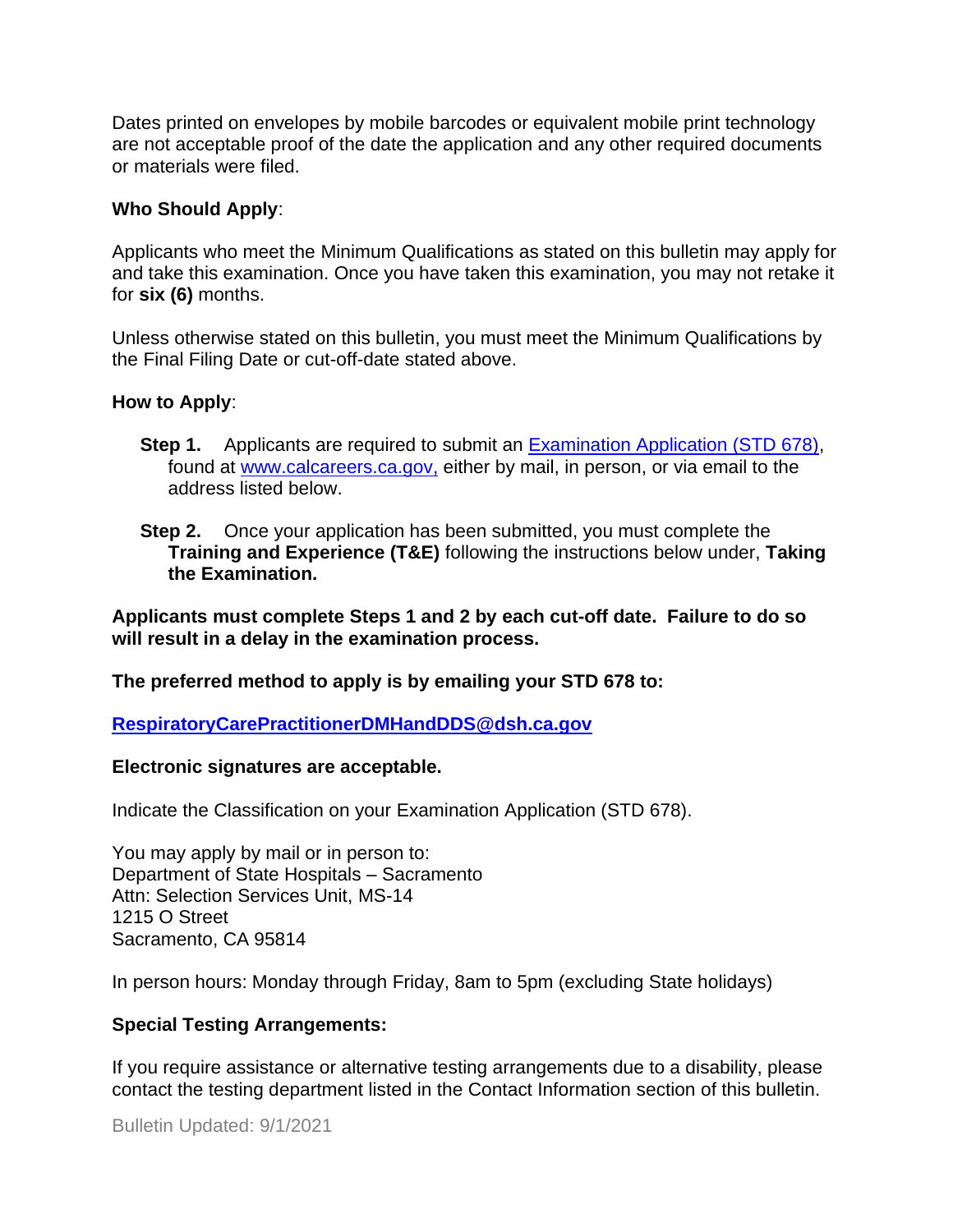## **MINIMUM QUALIFICATIONS**

All applicants must meet the education and/or experience requirements as stated on this exam bulletin to be accepted into the examination. Part-time or full-time jobs, regardless of whether paid or volunteer positions, and inside or outside California state service will count toward experience.

Education: Graduation from a school of respiratory therapy approved by the American Medical Association Council on Medical Education for Training of Respiratory Therapists or one supported by the Joint Review Committee for Respiratory Therapy Education.

And

A certificate to practice Respiratory Care issued by the Division of Allied Health Profession of the Board of Medical Quality Assurance of the State of California.

#### **SPECIAL PERSONAL CHARACTERISTICS**

Aptitude for and interest in working with acute and chronically ill respiratory clients; willingness to comply with prescribed procedures; patience and ability to handle stressful situations; aptitude and interest in working with long- term ventilator dependent clients.

## **DRUG TESTING REQUIREMENT**

Applicants for positions in this class are required to pass a drug-screening test. Testing of current employees who are applicants in an examination or who are transferring is permitted only if the person does not have a current appointment to a class for which drug testing is a requirement.

## **POSITION DESCRIPTION**

Under general medical supervision, to assist in the evaluation of pulmonary dysfunction in clients; to provide care and treatment for clients with pulmonary disorders by means of respiratory therapy, chest physical therapy and ventilator assistance, and to do other related work.

#### **EXAMINATION SCOPE**

This examination consists of the following components:

**Training and Experience Evaluation –** Weighted 100% of the final score. The examination will consist solely of a **Training and Experience Evaluation.** To obtain a position on the eligible list, a minimum score of 70% must be received.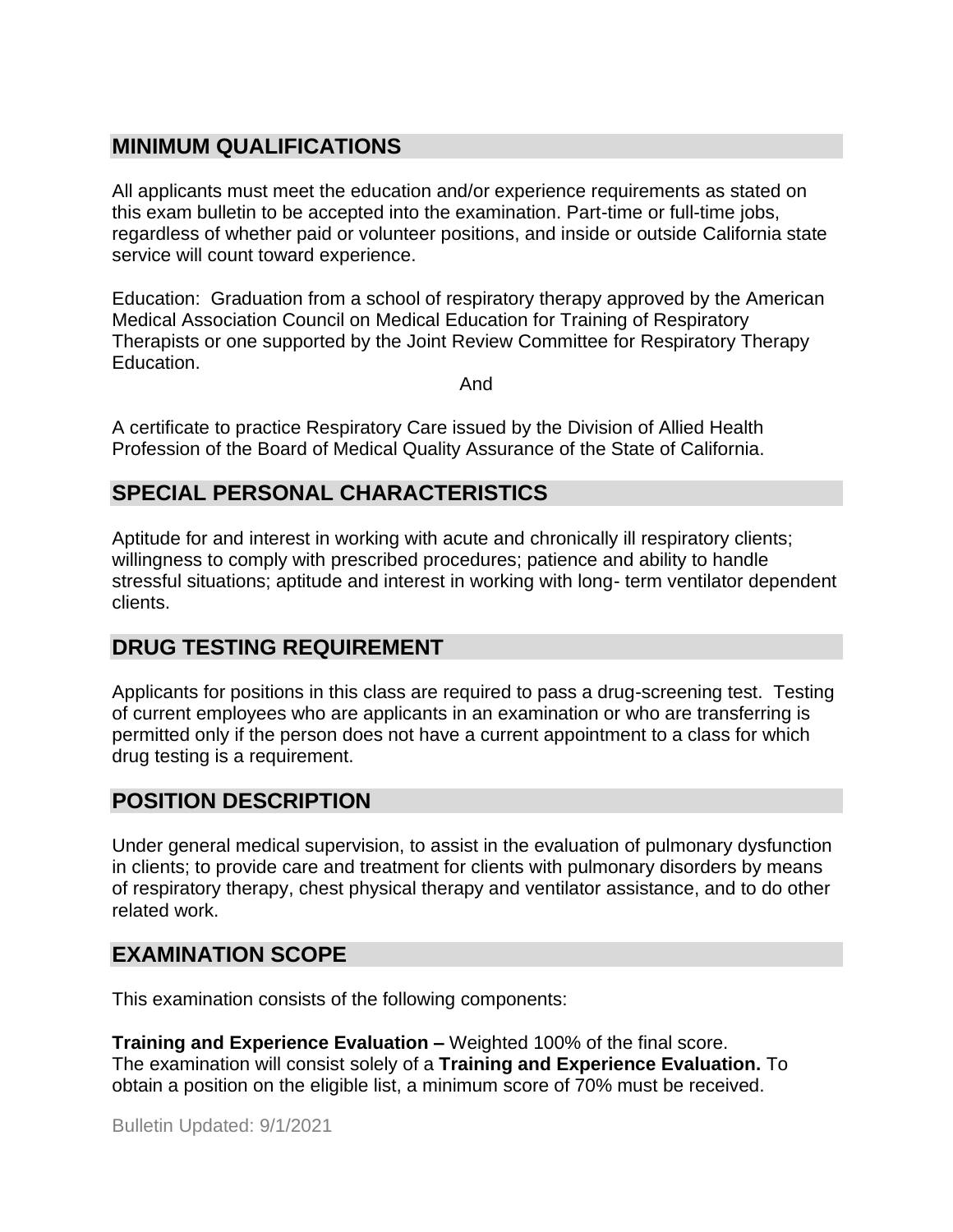In addition to evaluating applicants' relative knowledge, skills, and ability, as demonstrated by quality and breadth of education and/or experience, emphasis in each exam component will be measuring competitively, relative job demands, each applicant's:

Knowledge of:

- 1. Knowledge of procedures for evaluating pulmonary dysfunction.
- 2. Knowledge of procedures for providing ventilatory assistance to conscious and unconscious clients safely and effectively.
- 3. Knowledge of respiratory disorders and appropriate therapeutic methods and practices.
- 4. Knowledge of use and care of respiratory equipment, including aseptic procedures and sterilization techniques.
- 5. Knowledge of procedures for keeping clients' airway free from obstruction.
- 6. Knowledge of basic principles of training and supervision.
- 7. Knowledge of basic pathology of respiratory disorders and nursing care.

Ability to:

- 1. Ability of perform various respiratory therapy procedures safely and effectively, apply emergency methods of cardiopulmonary resuscitation.
- 2. Ability of employ appropriate test and measures for evaluation of pulmonary dysfunction and to properly interpret results.
- 3. Ability of obtain the confidence and cooperation of clients.
- 4. Ability of analyze situations accurately and take appropriate action.

## **ELIGIBLE LIST INFORMATION**

A Servicewide, Open eligible list for the **RESPIRATORY CARE PRACTITIONER, Departments of Mental Health & Developmental Services** classification will be established for use by all state agencies.

The names of **successful** competitors will be merged onto the eligible list in order of final score regardless of exam date. Eligibility expires **12 months** after it is established. Applicants must then retake the examination to reestablish eligibility.

Veterans' Preference will be granted for this examination. In accordance with Government Codes 18973.1 and 18973.5, whenever any veteran, or widow or widower of a veteran achieves a passing score on an open examination, he or she shall be ranked in the top rank of the resulting eligible list.

Veterans status is verified by the California Department of Human Resources (CalHR). Information on this program and the Veterans' Preference Application (Std. form 1093) is available online at the following website: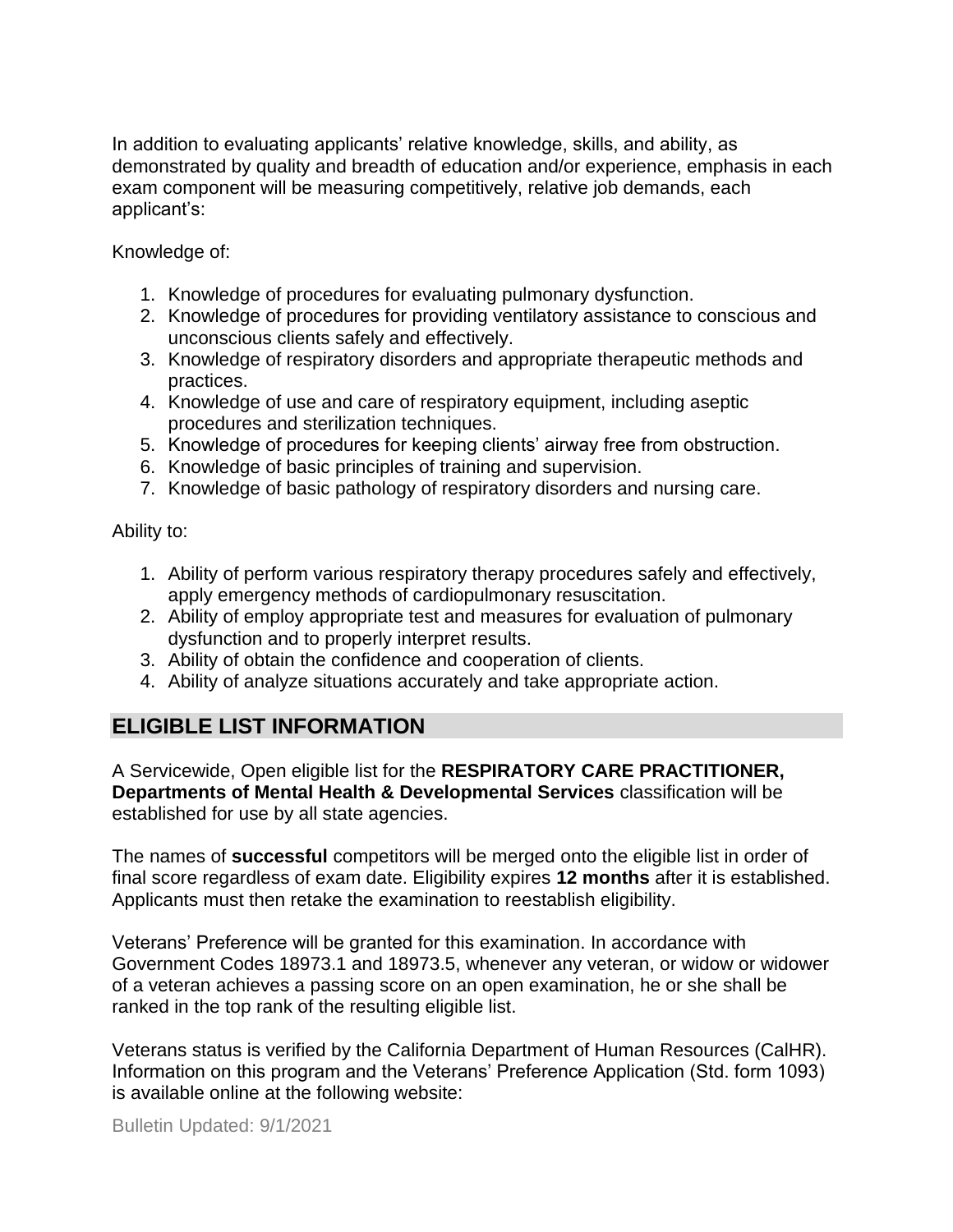<https://www.jobs.ca.gov/CalHRPublic/Landing/Jobs/VeteransInformation.aspx>

Additional information on veteran benefits is available at the Department of Veterans Affairs.

Career credits are not granted for examinations administered on an Open or Promotional basis.

## **PREPARING FOR THE EXAMINATION**

Here is a list of suggested resources to have available prior to taking the exam.

- 1. **Employment History:** Employment dates, job titles, organization names and addresses, names of supervisors or persons who can verify your job responsibilities, and phone numbers of persons listed above.
- 2. **Education:** School names and addresses, degrees earned, dates attended, courses taken (verifiable on a transcript), persons or office who can verify education, and phone numbers of persons or offices listed above.
- 3. **Training:** Class titles, certifications received, names of persons who can verify your training, and phone numbers of persons listed above.

#### **TAKING THE EXAMINATION**

**Step 1. Submit your STD 678 (email preferred:** 

**[RespiratoryCarePractitionerDMHandDDS@dsh.ca.gov\)](mailto:RespiratoryCarePractitionerDMHandDDS@dsh.ca.gov) then IMMEDIATELY go to Step 2.**

**Step 2. [Click on this link to take the RESPIRATORY CARE PRACTITIONER](https://www.surveymonkey.com/r/N9QYVSV) [examination.](https://www.surveymonkey.com/r/N9QYVSV)**

**Applicants must complete Steps 1 and 2 by each cut-off date. Failure to do so will result in a delay in the examination process.**

#### **TESTING DEPARTMENTS**

Department of State Hospitals

#### **CONTACT INFORMATION**

Questions relating to this exam should be directed to:

Department of State Hospitals Selection Services Unit Monday through Friday, 8am to 5pm (excluding State Holidays)

Bulletin Updated: 9/1/2021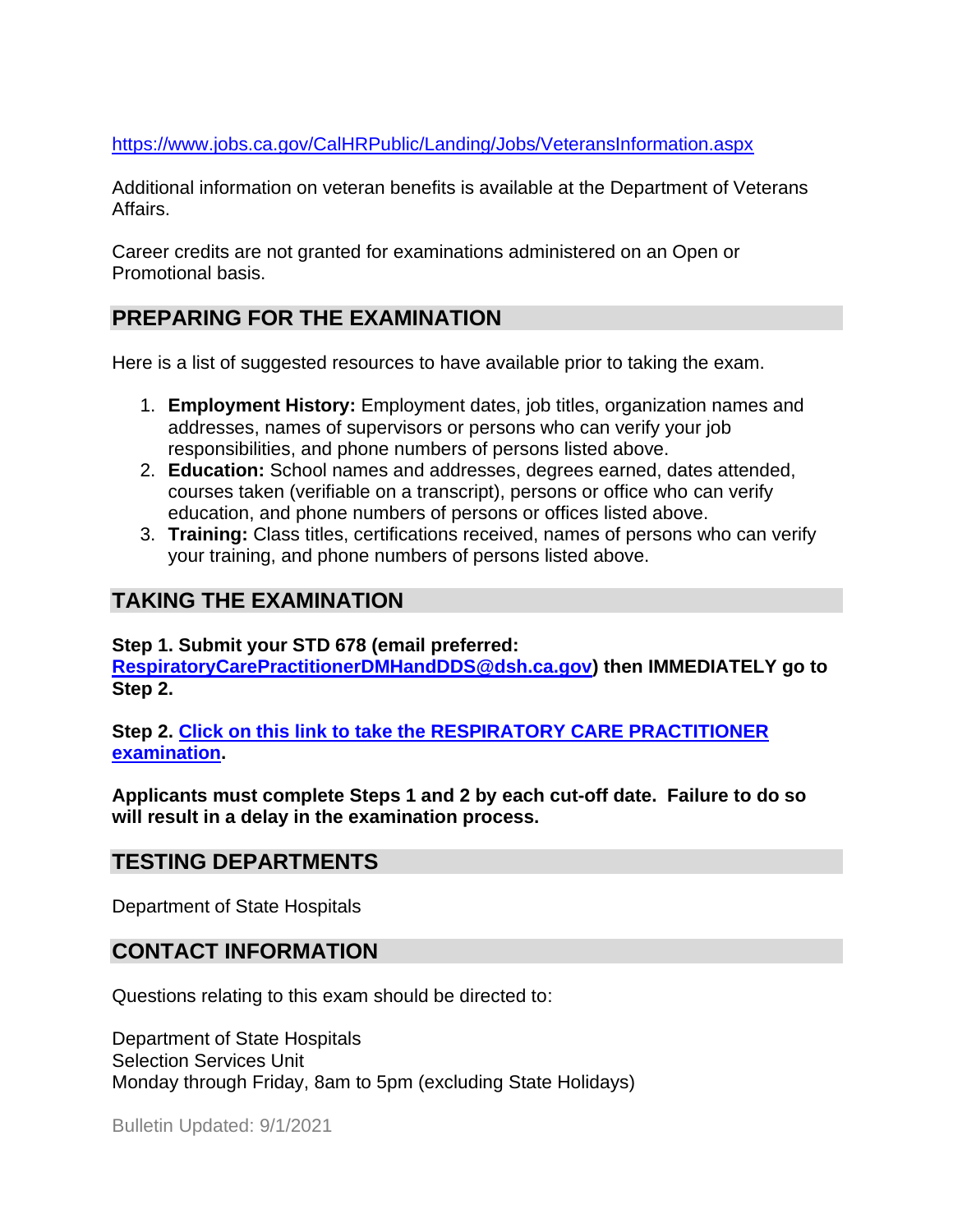Phone: 916-651-8832 Email: **[RespiratoryCarePractitionerDMHandDDS@dsh.ca.gov](mailto:RespiratoryCarePractitionerDMHandDDS@dsh.ca.gov)**

California Relay Service: 1-800-735-2929 (TTY), 1-800-735-2922 (Voice). TTY is a Telecommunications Device for the Deaf, and is reachable only from phones equipped with a TTY Device.

#### **EQUAL OPPORTUNITY EMPLOYER**

The State of California is an equal opportunity employer to all, regardless of age, ancestry, color, disability (mental and physical), exercising the right of family care and medical leave, gender, gender expression, gender identity, genetic information, marital status, medical condition, military or veteran status, national origin, political affiliation, race, religious creed, sex (includes pregnancy, childbirth, breastfeeding, and related medical conditions), and sexual orientation.

#### **DRUG-FREE STATEMENT**

It is an objective of the State of California to achieve a drug-free State work place. Any applicant for State employment will be expected to behave in accordance with this objective, because the use of illegal drugs is inconsistent with the law of the State, the rules governing civil service, and the special trust placed in public servants.

#### **GENERAL INFORMATION**

Examination and/or Employment Application (STD 678) forms are available at the California Department of Human Resources, local offices of the Employment Development Department, and through your CalCareer Account at the following website:

#### **http://www.CalCareers.ca.gov/**

If you meet the requirements stated on this examination bulletin, you may take this examination, which is competitive. Possession of the entrance requirements does not assure a place on the eligible list. Your performance in the examination described in this bulletin will be rated against a predetermined job-related rating, and all applicants who pass will be ranked according to their score.

The Department of State Hospitals reserves the right to revise the examination plan to better meet the needs of the service, if the circumstances under which this examination was planned change. This examination may be canceled by the Department of State Hospitals at any time prior to the establishment of the employment list. Such revision or cancelation will be in accordance with civil service laws and rules and all applicants will be notified.